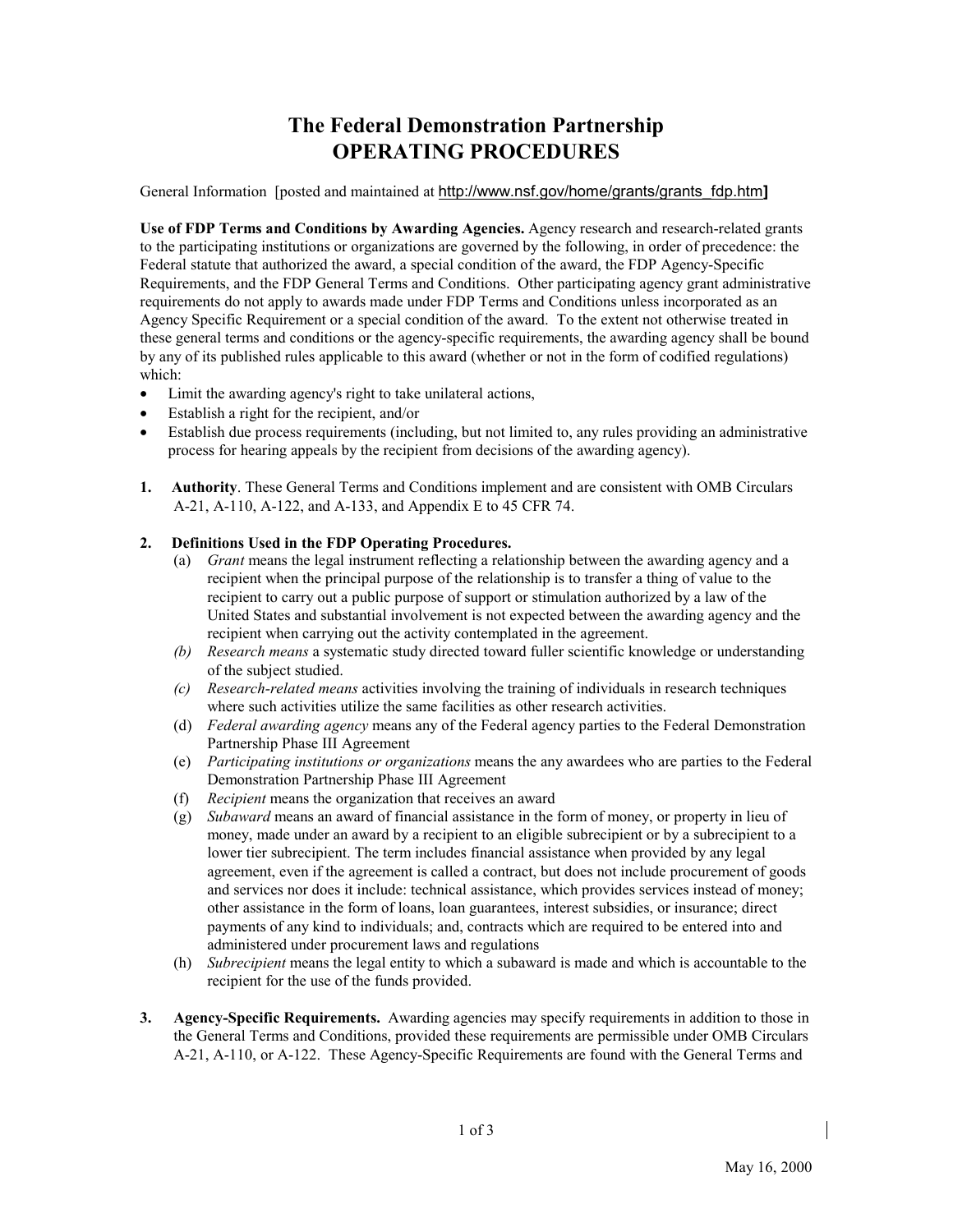Conditions at the following website: http://www.nsf.gov/home/grants/grants\_fdp.htmIn their Agency-Specific Requirements, agencies:

- (a) State which awards are covered by FDP terms and conditions. (If an an agency wants to make a point of the fact that a particular class of awards is not covered, it should state these, too.)
- (b) State any additional prior approval requirements not included in the general T&C's
- (c) State which categories of costs aside from those in A-21 are unallowable as direct charges
- (d) Provide contact information for technical matters (probably titles, not individuals)
- (e) Provide contact information for administrative matters (probably titles, not individuals).
- (f) Provide contact information for intellectual property (titles, not individuals).
- (g) State other agency-specific requirements, with reference to general requirements if possible.
- (h) State whether revised budgets must be submitted on agency forms
- (i) Specify format, content, and timing of technical reporting.
- (j) Specify form and timing of final financial reporting
- (k) State any additional documentation besides progress reports needed to trigger incremental funding
- **4. Revisions to Federal Demonstration Partnership General Terms and Conditions and Agency-Specific Requirements.**
	- (a) **Standard Procedure (FDP General Terms and Conditions).** Any FDP member (federal or non-federal) wishing to propose a change in the FDP General Terms and Conditions will present the proposal to the FDP Executive Committee at a regularly scheduled FDP meeting. The Executive Committee may approve the proposed change, reject it, or refer it to the Standing Committee on Terms and Conditions for review and recommendation. While the Executive Committee can reject specific recommendations, any terms or conditions that are mandated by law or Executive Order will be subject the procedure in Section 5.(c) below if agreement cannot be reached in time to meet legal requirements. If approved, either immediately or at a later meeting on the advice of the Standing Committee on Terms and Conditions, the FDP membership will be notified (either in writing or electronically) by the Standing Committee on Terms and Conditions and the change will be incorporated into the official FDP General Terms and Conditions located on the National Science Foundation website (http://www.nsf.gov/home/grants/grants\_fdp.htm**)**
	- **(b) Standard Procedure (Agency-Specific Requirements).** Any federal agency FDP member planning to make a change in their Agency-Specific Requirements will present the change to the FDP Executive Committee at a regularly scheduled FDP meeting. The FDP Executive Committee may concur with the proposed change or refer it to the Standing Committee on Terms and Conditions for review and recommendation. Federal agencies will accept for consideration all suggestions and recommendations and answer all questions from FDP participants concerning their proposal. The federal agency involved, however, retains the right to make the change if it determines it is in the best interest of the government. Immediately upon finalization of the change, the FDP membership will be notified (either in writing or electronically) by the federal agency and the change will be incorporated into the official Agency-Specific Requirements for that federal agency located on the National Science Foundation website.
	- **(c) Expedited Procedure.** If an Executive Order, statutory change, or similar action urgently requires a change in the FDP General Terms and Conditions or Agency-Specific Requirements, that cannot reasonably be accomplished in the time available using the standard procedures (see Sections 5.(a) and 5.(b) above), the federal agency requiring the change will notify the FDP Executive Committee as well as disseminate the change (either in writing or electronically) to the FDP membership. The change will be incorporated into the official FDP or Agency-Specific Requirements located on the NSF website.
- **5. Subrecipient Provisions.** Subawards from FDP participating institutions or organizations to other FDP participating institutions are governed by FDP Terms and Conditions (both general and agencyspecific). Subawards from FDP participating institutions or organizations to non-FDP participating